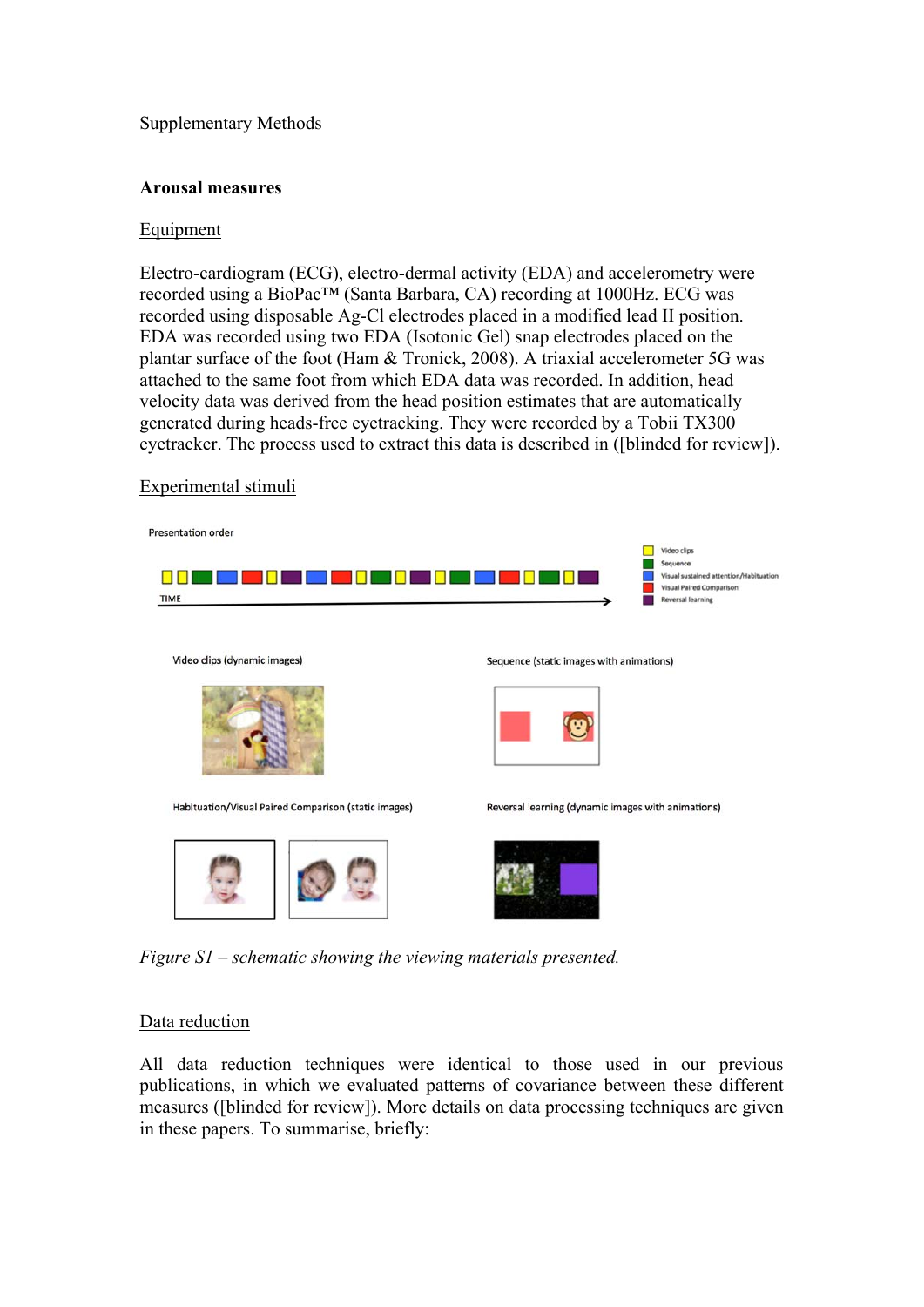*Heart rate (HR).* Automatic r-peak identification was performed by the Acknowledge commercial software package. Automatic artifact rejection was then performed by excluding those beats showing an inter-beat interval of <330 or >750 ms, and by excluding those samples showing a rate of change of inter-beat interval of greater than 80ms between samples. In another paper ([blinded for review]) we report on a comparison of these cleaning techniques with traditional hand-coding which shows a close comparison between the two approaches. Finally, HR data were z-scored and epoched into one-second epochs.

*Electrodermal activity (EDA).* Again, our approach was similar to that previously used with developmental populations (Ham & Tronick, 2008; Hernes et al., 2002). First, null values were removed from the data using a threshold of 0.1μV. Second, data were log transformed to remove positively skewed values. Third, data were zscored and epoched into one-second epochs.

*Head velocity (HV)*. First, data samples showing a change in position of more than 0.025 screen units between 120Hz iterations were excluded as being above the maximum possible threshold at which head movement can take place and therefore likely to be artifactual. This threshold corresponds to 2.5% of the screen, representing approximately 1.25 cm in our set-up. Second, data were downsampled to 12Hz by calculating a moving median window. Third, position data were converted to velocity data by taking the first derivative. Fourth, six data streams (three dimensions, two eyes) were collapsed to a single stream. Fifth, data were z-scored and epoched into one-second epochs.

*Peripheral accelerometer (PA).* Our approach was similar to that previously used with developmental populations (Robertson, et al., 2001)). First, data were filtered to remove high-frequency noise using a Butterworth filter with a cut-off of 0.5Hz. Second, three-dimensional movement data were summed to create a one-dimensional estimate of total movement. Third, median windowing was performed.

### **Behavioural measures**

*Look duration (Analyses 1 and 3).* For analyses 1 and 3 we wished to record continuous looking data, in 20-minute segments. Infants' looks to and away from the screen were measured during the administration of a mixed testing battery (described in the main text). Look duration was automatically coded based on the eyetracker footage recorded. Looks were treated as starting when the child first looked towards the screen, and ending when the child looked away from the screen. This was derived as the time interval between the moment when the eyetracker data first became available, and it becoming unavailable. Very short sections of missing data  $\leq 2$ seconds) were interpolated, to cover short periods of missing data due to blinks and other artifactual causes (see further discussion of this in [blinded for review]).

*Look duration (Analysis 2).* Look duration data presented in Analysis 3 are taken from an infant-controlled habituation task. This was presented in 3 blocks at different stages of the testing protocol. Each block featured one picture (a child's face). Trials commenced with a small (3°) fixation target, presented concurrently with an attention-getter sound; once the infant had looked to this target, the image (subtending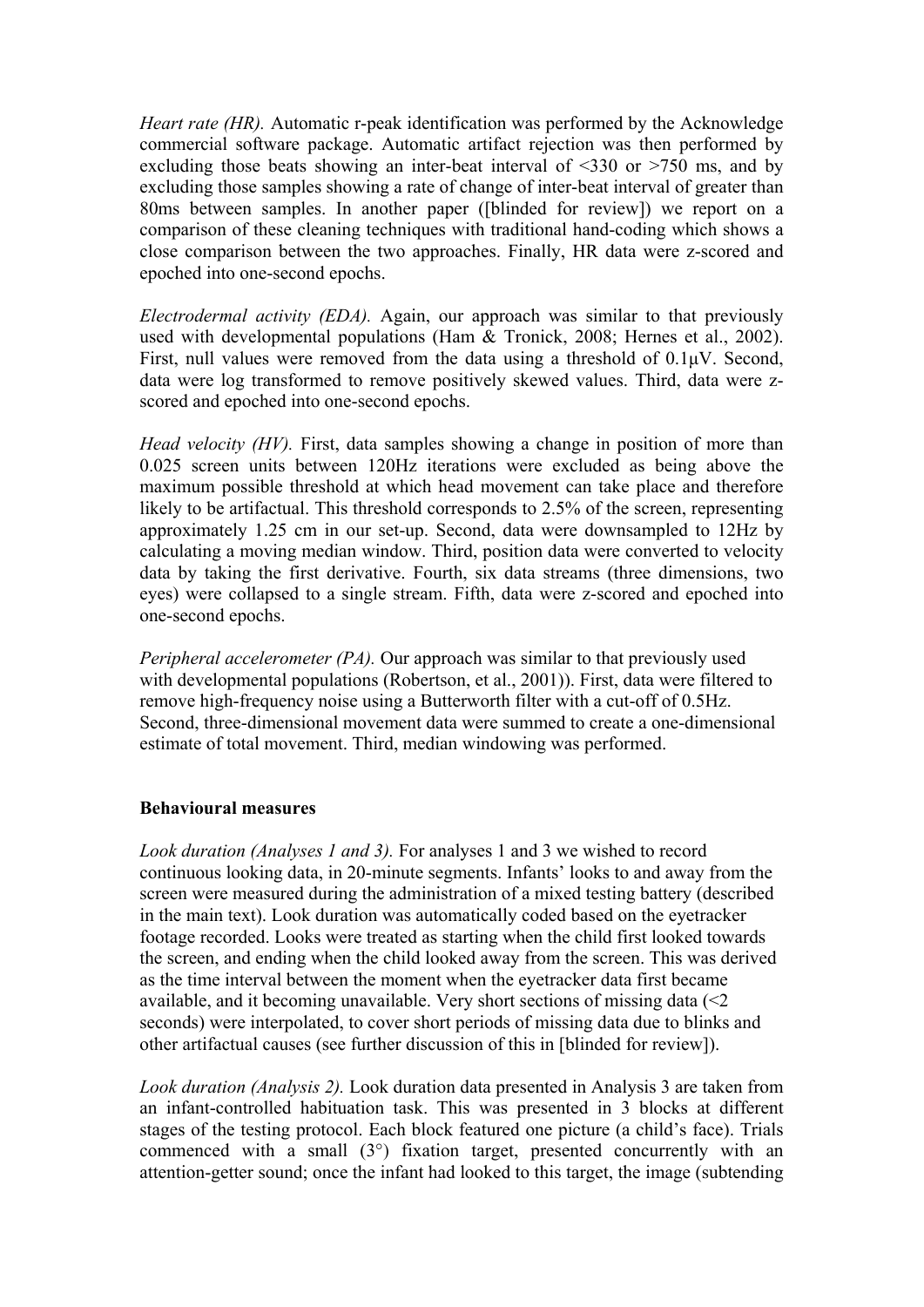c.10°) was presented. An experimenter, behind a curtain, viewed a live video feed and a feed showing live eyetracking data. When the infant had looked away from the screen, the experimenter pressed a key to signal the end of a trial. The same image was re-presented consecutively until two consecutive looks had taken place that were less than 50% of the longest look recorded that block. The block also ended if the child had accumulated either 12 looks or 120 seconds' looking time without reaching habituation criteria.

### **Calculation of cross-correlation and auto-correlation (Analysis 1)**

For analysis 1 our data consist of continuous time-series data, recorded over a 20 minute testing session. First, these data were time-synchronised and epoched into 1 second epochs. A 1-second epoch duration was selected based on previous work ([blinded for review]). Z-scores were calculated relative to baseline. This was calculated based on the average score obtained across the entire testing session.

The procedure for calculating the cross-correlations between measures was as follows. First, we calculated the average correlation between values obtained for those measures across all epochs, using a Spearman's rank order correlation. This correlation value was calculated independently for each participant, based on all epochs available for that participant (c.1200 per individual). A single average correlation value was then calculated by averaging across participants. This average correlation value is shown as the value at Time 0. Next, correlations were calculated in the same manner at each time-lag by shuffling one measure forwards and backwards in time, relative to the other. The procedure was identical for autocorrelations – except that instead of examining the relationship of two different measures at variable time intervals, the relationship of each measure *to itself* at variable time intervals was assessed.

Calculating the significance levels of the auto-correlations is straightforward, and is done by averaging the significance values of the Spearman's correlations conducted at each time interval. Calculating the significance levels of the cross-correlations is, however, non-trivial, since the values obtained for the cross-correlation (the degree to which the relationship between two measures is present if a time-lag is introduced between them) is confounded by the degree of auto-correlation (the degree to which each measure, considered individually, is fast- or slow-changing) (Clifford et al., 1989; Thiebaux & Zwiers, 1984). This potential problem in cross-correlations can be solved by first calculating the Effective Sample Size (Clifford, et al., 1989; Thiebaux & Zwiers, 1984): at each time interval, the cross-correlation (i.e. the relationship between the two variables) was first calculated, and then the auto-correlation value for each variable (i.e. the relationship of that variable to itself, at that time-lag) was then calculated. The higher of these two values was used to calculate the Effective Sample Size, using the standard formula:  $N^* = \frac{N(1-r)}{(1+r)}$ , where  $N^*$  is the Effective Sample Size, *N* is the actual sample size and  $r$  is the higher of the two auto-correlation values obtained at that time interval for each of the two measures independently (Thiebaux & Zwiers, 1984). The significance level of the cross-correlation obtained was then adjusted based on the Effective Sample Size. In this way we calculated the significance level of the relationship between two variables at a particular time-lag,